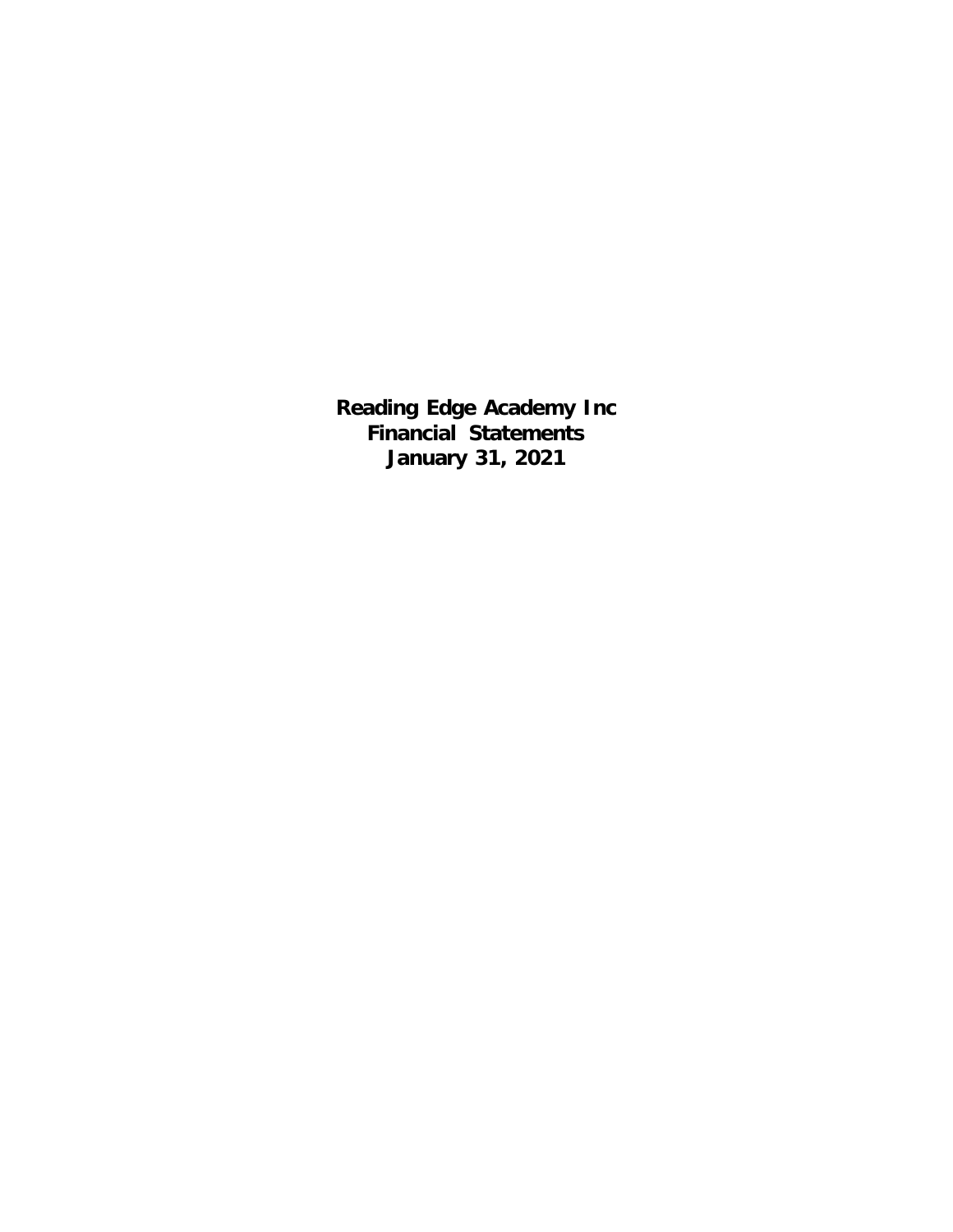

1006 N. Woodland Boulevard ■ DeLand, FL 32720 (386) 734-9441 Www.drtcpa.com

Ronald J. Cantlay, CPA/CFP® James H. Dreggors, CPA Victoria A. Kizma, CPA Robin C. Lennon, CPA

John A. Powers, CPA Ann J. Rigsby, CPA/PFS/CFP<sup>®</sup> Melissa J. Trickey, CPA

To the Board of Directors Reading Edge Academy Inc 2975 Enterprise Rd Debary, FL 32713

Management is responsible for the accompanying financial statements ofthe governmental activities and the aggregate remaining fund information of Reading Edge Academy Inc (a component unit of the District School Board of Volusia County, Florida), as of and for the year-to-date ending January 31, 2021, in accordance with accounting principles generally accepted in the United States of America. We have performed a compilation engagement in accordance with Statements on Standards for Accounting and Review Services promulgated by the Accounting and Review Services Committee of the AICPA. We did not audit or review the financial statements nor were we required to perform any procedures to verify the accuracy or completeness of the information provided by management. Accordingly, we do not express an opinion, a conclusion, nor provide any form of assurance on these financial statements.

Management has elected to omit substantially all the disclosures required by accounting principles generally accepted in the United States of America. If the omitted disclosures were included in the financial statements, they might influence the user's conclusions about the School's financial position, results of operations, and cash flows. Accordingly, the financial statements are not designed for those who are not informed about such matters.

Dreppers, Right + Teal, P.A.

Dreggors, Rigsby & Teal, P.A. Certified Public Accountants DeLand, FL

February 05, 2021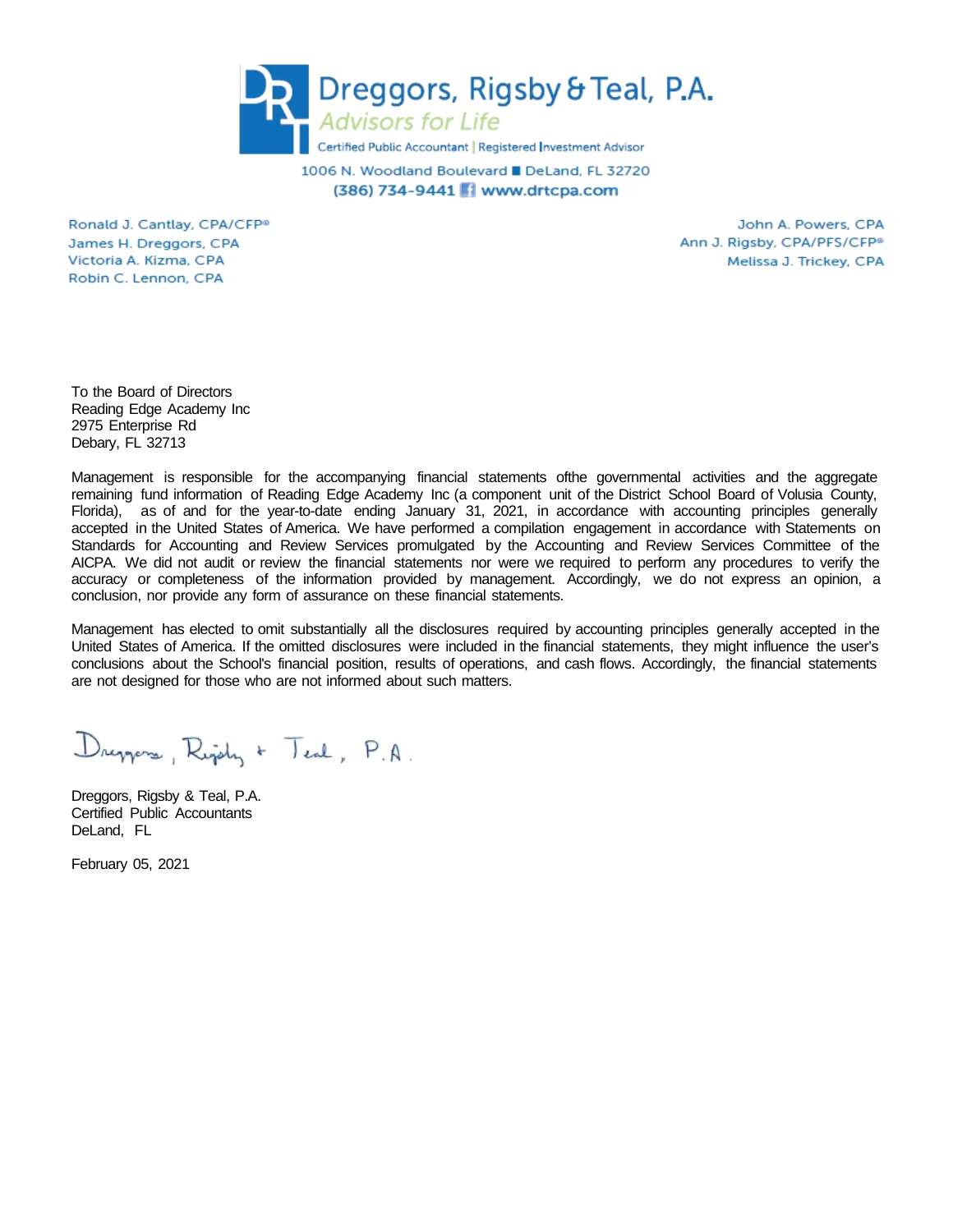#### **Reading Edge Academy Inc Statement of Net Position January 31, 2021**

| ASSETS                             |                  |
|------------------------------------|------------------|
| <b>Current Assets</b>              |                  |
| Mainstreet-Checking                | \$<br>421,674.48 |
| Mainstreet-Savings                 | 375,520.71       |
| Mainstreet-PTA                     | 8,969.14         |
| Mainstreet - Lunch                 | 30,107.89        |
| Inventory - Uniforms               | 3,502.00         |
| Inventory - Food                   | 4,790.49         |
| <b>Total Current Assets</b>        | 844,564.71       |
| <b>Property and Equipment</b>      |                  |
| Land                               | 503,616.11       |
| Improvements Other Than Bldg       | 63,629.15        |
| Buildings & Fixed Equipment        | 4,513,867.45     |
| Furniture, Fixtures & Equip        | 224,857.74       |
| Less: Accumulated Depreciation     | (1,501,885.41)   |
| <b>Net Property and Equipment</b>  | 3,804,085.04     |
| <b>Other Assets</b>                |                  |
| Electric Deposit                   | 1,000.00         |
| <b>Total Other Assets</b>          | 1,000.00         |
| <b>Total Assets</b>                | 4,649,649.75     |
| <b>LIABILITIES</b>                 |                  |
| <b>Current Liabilities</b>         |                  |
| Accrued Interest Payable           | 4,181.42         |
| N/P - Mainstreet Bank              | 52,669.81        |
| <b>Total Current Liabilities</b>   | 56,851.23        |
| Long - Term Liabilities            |                  |
| Liability for Comp Abs             | 29,737.25        |
| N/P - Mainstreet Bank              | 1,773,016.51     |
| <b>Total Long-Term Liabilities</b> | 1,802,753.76     |
| <b>Total Liabilities</b>           | 1,859,604.99     |
| <b>NET POSITION</b>                |                  |
| Unrestricted                       | 811,646.04       |
| Net Investments in Fixed Assets    | 1,978,398.72     |
| <b>Total Net Position</b>          | \$2,790,044.76   |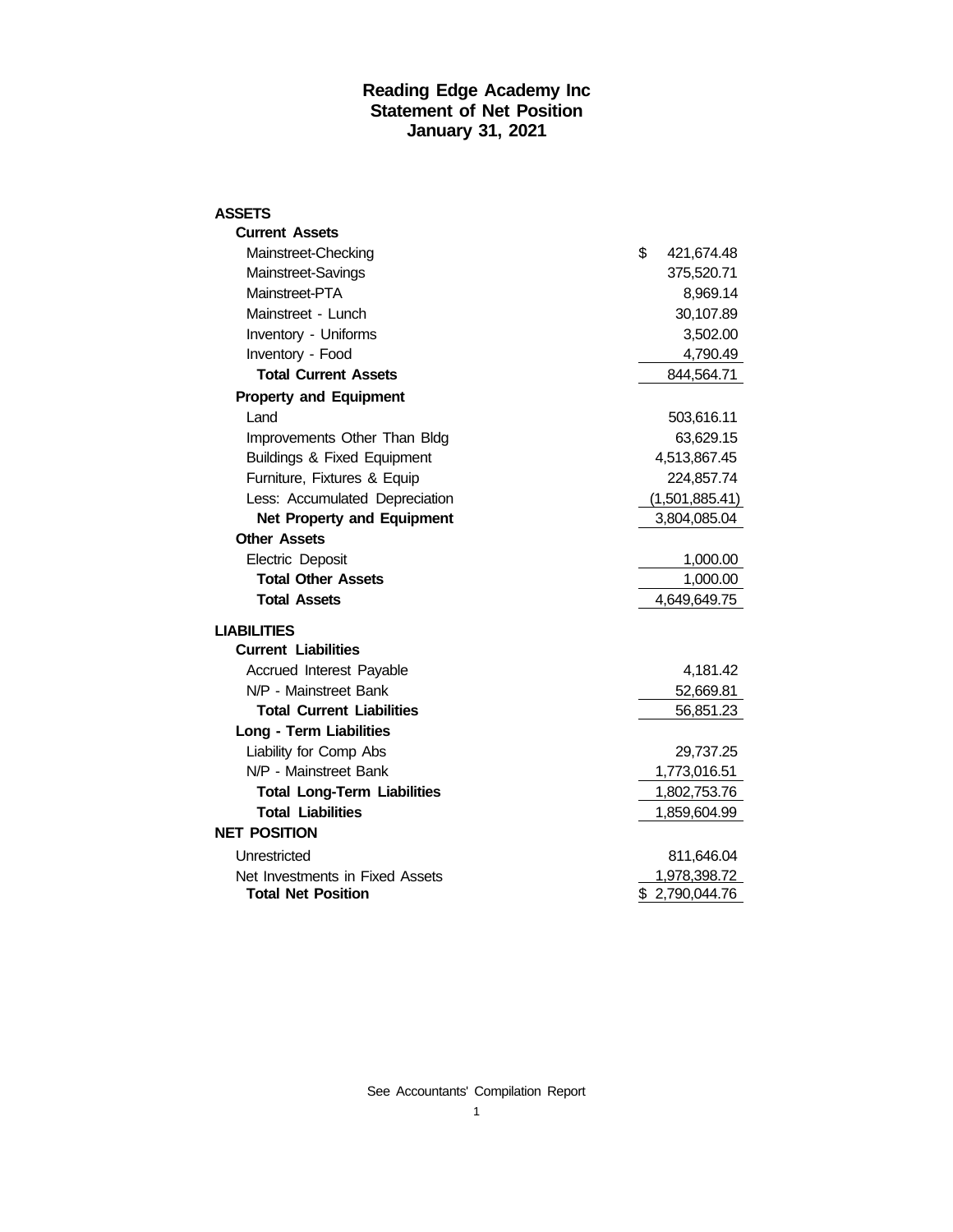|                               | 1 Month Ended<br>Actual | January 31, 2021 January 31, 2021 January 31, 2021<br><b>Actual</b> |  | 7 Months Ended 7 Months Ended<br><b>Budget</b> | Variance<br>Over/(Under)<br><b>Budget</b> |  | <b>Total</b><br><b>Budget</b><br>2020-20201 | <b>Budget</b><br><b>Remaining</b> |
|-------------------------------|-------------------------|---------------------------------------------------------------------|--|------------------------------------------------|-------------------------------------------|--|---------------------------------------------|-----------------------------------|
| <b>Revenues</b>               |                         |                                                                     |  |                                                |                                           |  |                                             |                                   |
| <b>Federal Thru State</b>     | \$<br>$0.00$ \$         | 47,660.44 \$                                                        |  | $0.00 \text{ s}$                               | 47,660.44 \$                              |  | $0.00$ \$                                   | (47,660.44)                       |
| <b>State Sources</b>          | 155,793.00              | 1,088,614.00                                                        |  | 1,151,592.70                                   | 1,088,614.00                              |  | 1,974,159.00                                | 1,974,159.00                      |
| Local Sources                 | 787.01                  | 2,379.74                                                            |  | 1,925.00                                       | 454.74                                    |  | 3,300.00                                    | 920.26                            |
| <b>Total Revenues</b>         | 156,580.01              | 1,138,654.18                                                        |  | 1,153,517.70                                   | 1,136,729.18                              |  | 1,977,459.00                                | 1,927,418.82                      |
| <b>Expenses</b>               |                         |                                                                     |  |                                                |                                           |  |                                             |                                   |
| <b>Salaries</b>               |                         |                                                                     |  |                                                |                                           |  |                                             |                                   |
| Salaries-Administrators Reg   | 18,928.76               | 122,242.80                                                          |  | 127,750.00                                     | (5,507.20)                                |  | 219,000.00                                  | 96,757.20                         |
| Salaries-Teacher Regular      | 62,700.87               | 362,345.69                                                          |  | 567,761.25                                     | (205, 415.56)                             |  | 973,305.00                                  | 610,959.31                        |
| Salaries-Other Instructional  | 20,448.34               | 106,747.33                                                          |  | 56,291.70                                      | 50,455.63                                 |  | 96,500.00                                   | (10, 247.33)                      |
| Salaries-Substitute           | 2,332.12                | 9,954.68                                                            |  | 1,166.70                                       | 8,787.98                                  |  | 2,000.00                                    | (7,954.68)                        |
| Salaries-Teacher Asst Regular | 6.629.50                | 36,205.36                                                           |  | 36,750.00                                      | (544.64)                                  |  | 63,000.00                                   | 26,794.64                         |
| Salaries-Support Staff        | 9,299.10                | 59,327.87                                                           |  | 75,720.20                                      | (16, 392.33)                              |  | 129,806.00                                  | 70,478.13                         |
| <b>Total Salaries</b>         | 120,338.69              | 696,823.73                                                          |  | 865,439.85                                     | (168, 616.12)                             |  | 1,483,611.00                                | 786,787.27                        |
| <b>Personnel Costs</b>        |                         |                                                                     |  |                                                |                                           |  |                                             |                                   |
| Payroll Taxes                 | 10,578.89               | 55,819.42                                                           |  | 69,181.25                                      | (13,361.83)                               |  | 118,596.25                                  | 62,776.83                         |
| Health/Life Insurance         | 5,507.04                | 45,897.50                                                           |  | 51,741.75                                      | (5,844.25)                                |  | 88,700.00                                   | 42,802.50                         |
| Pension Plan Expense          | 4,467.11                | 25,143.75                                                           |  | 31,545.78                                      | (6,402.03)                                |  | 54,078.33                                   | 28,934.58                         |
| Workers Comp Insurance        | (979.00)                | (979.00)                                                            |  | 0.00                                           | (979.00)                                  |  | 0.00                                        | 979.00                            |
| <b>Total Personnel Costs</b>  | 19,574.04               | 125,881.67                                                          |  | 152,468.78                                     | (26, 587.11)                              |  | 261,374.58                                  | 135,492.91                        |
| <b>Other Expenses</b>         |                         |                                                                     |  |                                                |                                           |  |                                             |                                   |
| Advertising                   | 0.00                    | 0.00                                                                |  | 700.00                                         | (700.00)                                  |  | 1,200.00                                    | 1,200.00                          |
| Allocation of Utilities       | (316.67)                | (2,216.69)                                                          |  | (2,216.69)                                     | 0.00                                      |  | (3,800.04)                                  | (1,583.35)                        |
| Capital Furniture, Fixtures   | 0.00                    | 15,419.85                                                           |  | 6,416.70                                       | 9,003.15                                  |  | 11,000.00                                   | (4,419.85)                        |
| District Admin Expenses       | 0.00                    | 0.00                                                                |  | 53,060.10                                      | (53,060.10)                               |  | 90,960.00                                   | 90,960.00                         |
| Dues/Fees                     | 55.00                   | 704.88                                                              |  | 1,429.20                                       | (724.32)                                  |  | 2,450.00                                    | 1,745.12                          |
| Energy Services-Electricity   | 2,145.03                | 14,831.53                                                           |  | 15,750.00                                      | (918.47)                                  |  | 27,000.00                                   | 12,168.47                         |
| Fire Safety                   | 514.50                  | 1,924.50                                                            |  | 3,091.70                                       | (1, 167.20)                               |  | 5,300.00                                    | 3,375.50                          |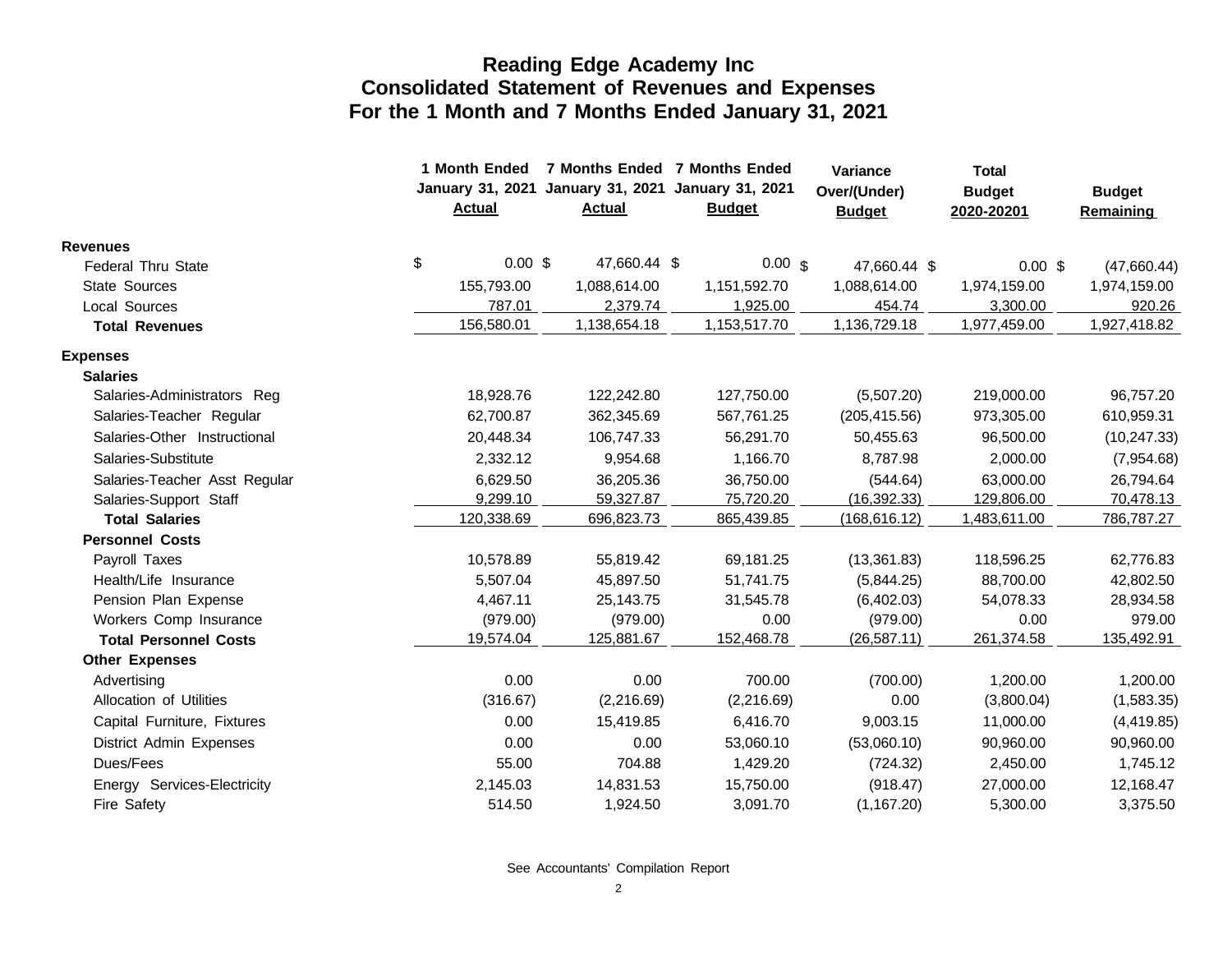|                                                 | 1 Month Ended<br><b>Actual</b> | January 31, 2021 January 31, 2021 January 31, 2021<br><b>Actual</b> | 7 Months Ended 7 Months Ended<br><b>Budget</b> | Variance<br>Over/(Under)<br><b>Budget</b> | <b>Total</b><br><b>Budget</b><br>2020-20201 | <b>Budget</b><br>Remaining |
|-------------------------------------------------|--------------------------------|---------------------------------------------------------------------|------------------------------------------------|-------------------------------------------|---------------------------------------------|----------------------------|
| Garbage Collection                              | 806.22                         | 5,620.03                                                            | 5,425.00                                       | 195.03                                    | 9,300.00                                    | 3,679.97                   |
| Gasoline                                        | 0.00                           | 66.68                                                               | 291.70                                         | (225.02)                                  | 500.00                                      | 433.32                     |
| Maintenance/Repairs Contract                    | 5,270.00                       | 37,578.00                                                           | 50,108.35                                      | (12,530.35)                               | 85,900.00                                   | 48,322.00                  |
| Non-Cap Furniture, Fixtures                     | 0.00                           | 24,187.47                                                           | 6,708.40                                       | 17,479.07                                 | 11,500.00                                   | (12,687.47)                |
| Non-Cap Software                                | 0.00                           | 79.96                                                               | 291.70                                         | (211.74)                                  | 500.00                                      | 420.04                     |
| <b>Other Purchased Services</b>                 | 547.73                         | 10,992.16                                                           | 10,733.35                                      | 258.81                                    | 18,400.00                                   | 7,407.84                   |
| Postage/Freight                                 | 0.00                           | 0.00                                                                | 87.55                                          | (87.55)                                   | 150.00                                      | 150.00                     |
| Professional/Technical Svcs                     | 1,076.26                       | 20,196.18                                                           | 48,445.90                                      | (28, 249.72)                              | 83,050.00                                   | 62,853.82                  |
| Property/Liability Insurance                    | 0.00                           | 28,419.50                                                           | 35,000.00                                      | (6,580.50)                                | 60,000.00                                   | 31,580.50                  |
| Rent                                            | 0.00                           | 0.00                                                                | 875.00                                         | (875.00)                                  | 1,500.00                                    | 1,500.00                   |
| Repairs and Maintenance                         | 0.00                           | 9,192.48                                                            | 15,750.00                                      | (6, 557.52)                               | 27,000.00                                   | 17,807.52                  |
| Service Contracts Copier                        | 420.31                         | 1,648.88                                                            | 2,508.35                                       | (859.47)                                  | 4,300.00                                    | 2,651.12                   |
| Supplies-General                                | 3,955.59                       | 21,409.51                                                           | 18,754.25                                      | 2,655.26                                  | 32,150.00                                   | 10,740.49                  |
| Telephone Services                              | 0.00                           | 1,712.52                                                            | 4,491.70                                       | (2,779.18)                                | 7,700.00                                    | 5,987.48                   |
| <b>Textbooks</b>                                | 23.99                          | 18,343.53                                                           | 8,750.00                                       | 9,593.53                                  | 15,000.00                                   | (3,343.53)                 |
| Water/Sewer                                     | 1,252.00                       | 9,543.77                                                            | 7,058.35                                       | 2,485.42                                  | 12,100.00                                   | 2,556.23                   |
| <b>Total Other Expenses</b>                     | 15,749.96                      | 219,654.74                                                          | 293,510.61                                     | (73, 855.87)                              | 503,159.96                                  | 283,505.22                 |
| <b>Debt Service</b>                             |                                |                                                                     |                                                |                                           |                                             |                            |
| Redemption of Principal                         | 10,129.04                      | 69,065.31                                                           | 67,130.00                                      | 1,935.31                                  | 115,080.00                                  | 46,014.69                  |
| Interest Expense                                | 8,139.96                       | 58,817.69                                                           | 60,760.00                                      | (1,942.31)                                | 104,160.00                                  | 45,342.31                  |
| <b>Total Debt Service</b>                       | 18,269.00                      | 127,883.00                                                          | 127,890.00                                     | (7.00)                                    | 219,240.00                                  | 91,357.00                  |
| <b>Total Expenses</b>                           | 173,931.69                     | 1,170,243.14                                                        | 1,439,309.24                                   | (269,066.10)                              | 2,467,385.54                                | 1,297,142.40               |
| <b>Excess of Revenues Over (Under) Expenses</b> | (17, 351.68)                   | (31,588.96)                                                         | (285, 791.54)                                  | (31,588.96)                               | (489, 926.54)                               | (489, 926.54)              |
| <b>Other Financing Sources (Uses)</b>           |                                |                                                                     |                                                |                                           |                                             |                            |
| Transfers In                                    | 29,673.00                      | 203,140.96                                                          | 187,390.00                                     | 15,750.96                                 | 321,240.00                                  | 118,099.04                 |
| <b>Transfers Out</b>                            | (29,673.00)                    | (203, 140.96)                                                       | (187, 390.00)                                  | (15,750.96)                               | (321, 240.00)                               | (118,099.04)               |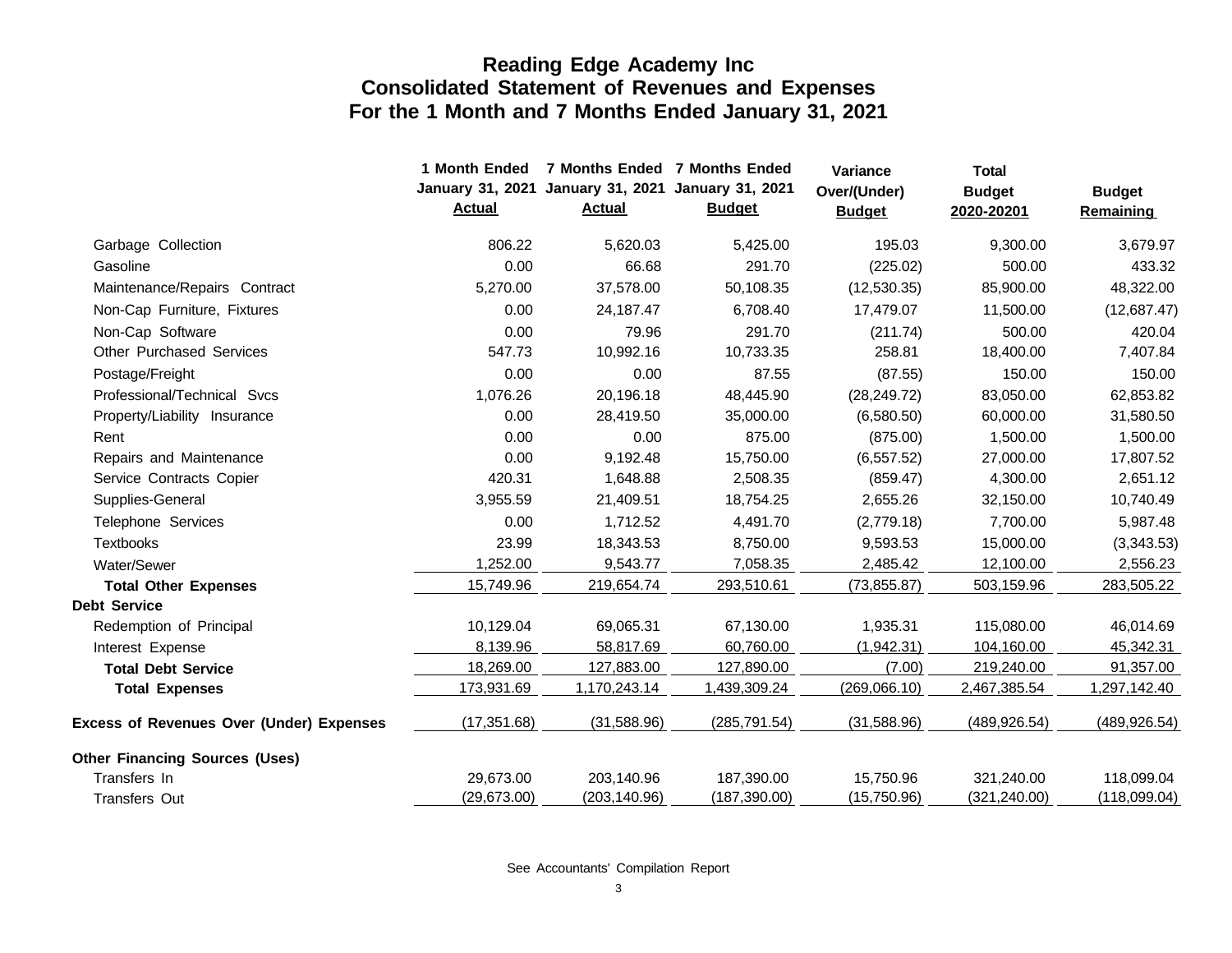|                                               | 1 Month Ended<br><b>Actual</b> | 7 Months Ended 7 Months Ended<br>January 31, 2021 January 31, 2021 January 31, 2021<br><b>Actual</b> | <b>Budget</b> | Variance<br>Over/(Under)<br><b>Budget</b> | <b>Total</b><br><b>Budget</b><br>2020-20201 | <b>Budget</b><br>Remaining |
|-----------------------------------------------|--------------------------------|------------------------------------------------------------------------------------------------------|---------------|-------------------------------------------|---------------------------------------------|----------------------------|
| <b>Total Other Financing Sources (Uses)</b>   | 0.00                           | 0.00                                                                                                 | 0.00          | 0.00                                      | 0.00                                        | 0.00                       |
| <b>Excess of Revenues and Other Financing</b> |                                |                                                                                                      |               |                                           |                                             |                            |
| Sources Over (Under) Expenses                 | (17, 351.68)                   | (31,588.96)                                                                                          | (285, 791.54) | 254,202.58                                | (489, 926.54)                               | (458, 337.58)              |
| Non-Major Special Revenue                     |                                |                                                                                                      |               |                                           |                                             |                            |
| <b>Revenues</b>                               |                                |                                                                                                      |               |                                           |                                             |                            |
| Student Lunches                               | 7,074.42                       | 38,444.54                                                                                            | 36,312.50     | 2,132.04                                  | 62,250.00                                   | 23,805.46                  |
| School Aged Child Care                        | 10,117.85                      | 48,410.07                                                                                            | 29,965.80     | 18,444.27                                 | 51,370.00                                   | 2,959.93                   |
| PTA Fund Raising                              | 0.00                           | 803.68                                                                                               | 2,158.30      | (1,354.62)                                | 3,700.00                                    | 2,896.32                   |
| Other Uniforms                                | 200.00                         | 6,995.00                                                                                             | 2,158.30      | 4,836.70                                  | 3,700.00                                    | (3,295.00)                 |
| Other Book Fair                               | 0.00                           | 2,609.59                                                                                             | 2,100.00      | 509.59                                    | 3,600.00                                    | 990.41                     |
| Santa Shop                                    | 0.00                           | 5,503.62                                                                                             | 1,750.00      | 3,753.62                                  | 3,000.00                                    | (2,503.62)                 |
| <b>Total Revenues</b>                         | 17,392.27                      | 102,766.50                                                                                           | 74,444.90     | 28,321.60                                 | 127,620.00                                  | 24,853.50                  |
| <b>Extended Care Expenses</b>                 |                                |                                                                                                      |               |                                           |                                             |                            |
| <b>Extended Care Salary</b>                   | 1,204.50                       | 7,689.16                                                                                             | 22,411.70     | (14, 722.54)                              | 38,420.00                                   | 30,730.84                  |
| <b>Extended Care Tax</b>                      | 92.15                          | 588.24                                                                                               | 1,714.53      | (1, 126.29)                               | 2,939.13                                    | 2,350.89                   |
| <b>Extended Care Supplies</b>                 | 0.00                           | 66.75                                                                                                | 145.85        | (79.10)                                   | 250.00                                      | 183.25                     |
| <b>Extended Care Occupancy</b>                | 316.67                         | 2,216.69                                                                                             | 2,216.69      | 0.00                                      | 3,800.04                                    | 1,583.35                   |
| <b>Total Extended Care Expenses</b>           | 1,613.32                       | 10,560.84                                                                                            | 26,488.77     | (15, 927.93)                              | 45,409.17                                   | 34,848.33                  |
| <b>Student Lunches Expenses</b>               |                                |                                                                                                      |               |                                           |                                             |                            |
| Salaries-Student Lunches                      | 5,371.40                       | 14,612.54                                                                                            | 44,216.70     | (29,604.16)                               | 75,800.00                                   | 61,187.46                  |
| Pension Expense                               | 92.52                          | 593.72                                                                                               | 1,326.50      | (732.78)                                  | 2,274.00                                    | 1,680.28                   |
| Social Security                               | 380.55                         | 2,418.34                                                                                             | 3,382.60      | (964.26)                                  | 5,798.70                                    | 3,380.36                   |
| Group Health Ins.                             | 765.79                         | 5,348.46                                                                                             | 4,666.70      | 681.76                                    | 8,000.00                                    | 2,651.54                   |
| Life Insurance                                | 12.00                          | 84.00                                                                                                | 58.35         | 25.65                                     | 100.00                                      | 16.00                      |
| Repairs and Maintenance                       | 0.00                           | 0.00                                                                                                 | 875.00        | (875.00)                                  | 1,500.00                                    | 1,500.00                   |
| Cafeteria Expense                             | 0.00                           | 13.49                                                                                                | 291.70        | (278.21)                                  | 500.00                                      | 486.51                     |
| Food Supplies                                 | 4,222.81                       | 24,009.40                                                                                            | 23,333.35     | 676.05                                    | 40,000.00                                   | 15,990.60                  |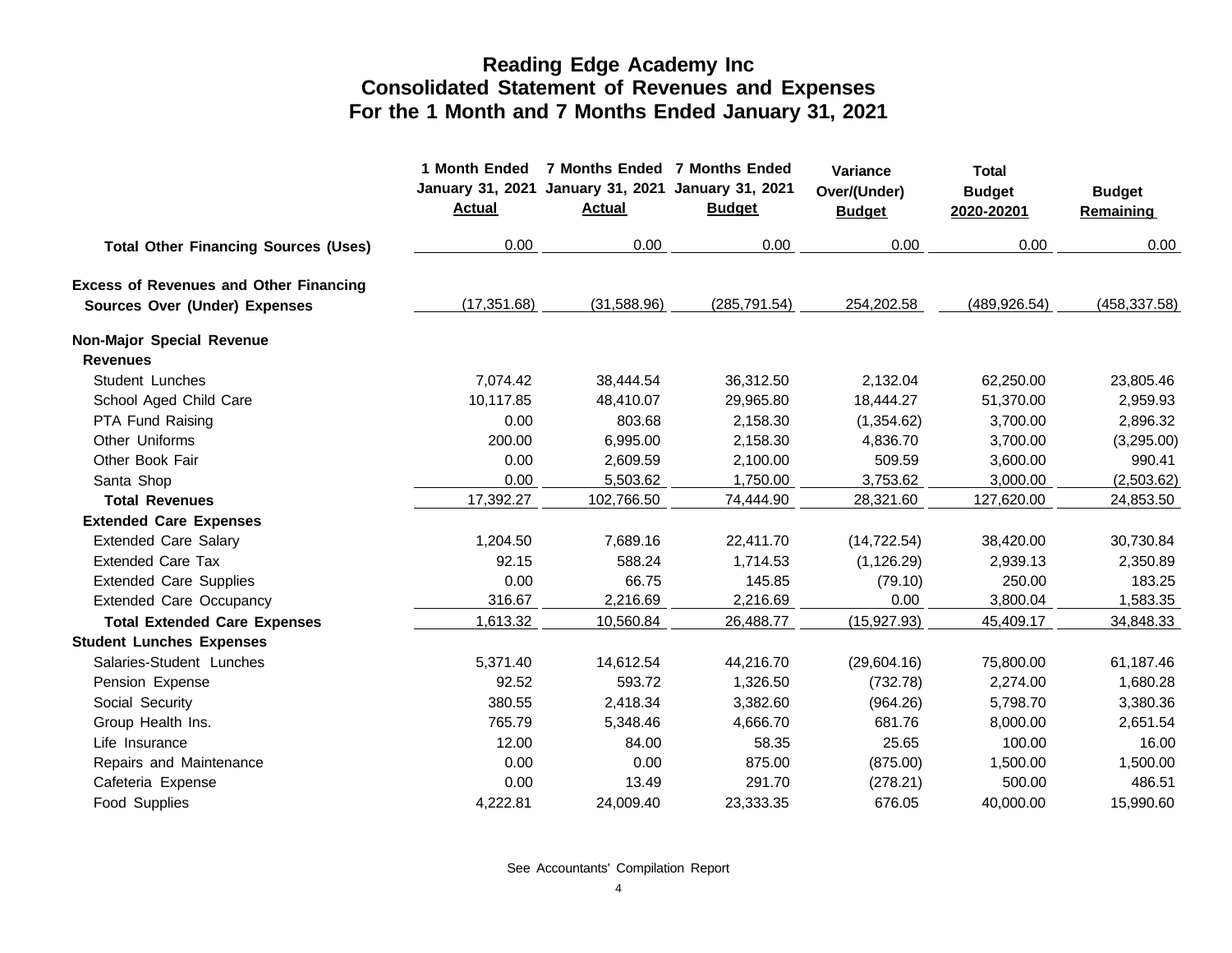|                                       | <b>Month Ended</b><br><b>January 31, 2021</b><br><b>Actual</b> | <b>7 Months Ended</b><br><b>January 31, 2021</b><br><b>Actual</b> | <b>7 Months Ended</b><br><b>January 31, 2021</b><br><b>Budget</b> | Variance<br>Over/(Under)<br><b>Budget</b> | Total<br><b>Budget</b><br>2020-20201 | <b>Budget</b><br><b>Remaining</b> |
|---------------------------------------|----------------------------------------------------------------|-------------------------------------------------------------------|-------------------------------------------------------------------|-------------------------------------------|--------------------------------------|-----------------------------------|
| Dues/Fees                             | 19.95                                                          | 282.00                                                            | 2,245.85                                                          | (1,963.85)                                | 3,850.00                             | 3,568.00                          |
| <b>Total Student Lunches Expenses</b> | 10.865.02                                                      | 47,361.95                                                         | 80,396.75                                                         | (33,034.80)                               | 137,822.70                           | 90,460.75                         |
| <b>Other Expenses</b>                 |                                                                |                                                                   |                                                                   |                                           |                                      |                                   |
| Field Trip Expense                    | 0.00                                                           | 105.00                                                            | 0.00                                                              | 105.00                                    | 0.00                                 | (105.00)                          |
| Uniforms                              | 0.00                                                           | 7,265.50                                                          | 3,412.50                                                          | 3,853.00                                  | 5,850.00                             | (1,415.50)                        |
| Book Fair                             | 0.00                                                           | 2.567.44                                                          | 2.216.70                                                          | 350.74                                    | 3,800.00                             | 1,232.56                          |
| <b>PTA Fund Raising Expense</b>       | 4.752.40                                                       | 5,480.40                                                          | 3,908.35                                                          | 1.572.05                                  | 6,700.00                             | 1,219.60                          |
| PTA Program Expense                   | 0.00                                                           | 1,755.12                                                          | 1,925.00                                                          | (169.88)                                  | 3,300.00                             | 1,544.88                          |
| <b>Total Other Expenses</b>           | 4.752.40                                                       | 17,173.46                                                         | 11,462.55                                                         | 5,710.91                                  | 19,650.00                            | 2,476.54                          |
| Net Non-Major Special Revenue         | 161.53                                                         | 27,670.25                                                         | (43,903.17)                                                       | 71,573.42                                 | (75, 261.87)                         | (102, 932.12)                     |
| Net Income (Loss)                     | $(17, 190.15)$ \$                                              | $(3,918.71)$ \$                                                   | $(329, 694.71)$ \$                                                | 325,776.00 \$                             | $(565, 188.41)$ \$                   | (561, 269.70)                     |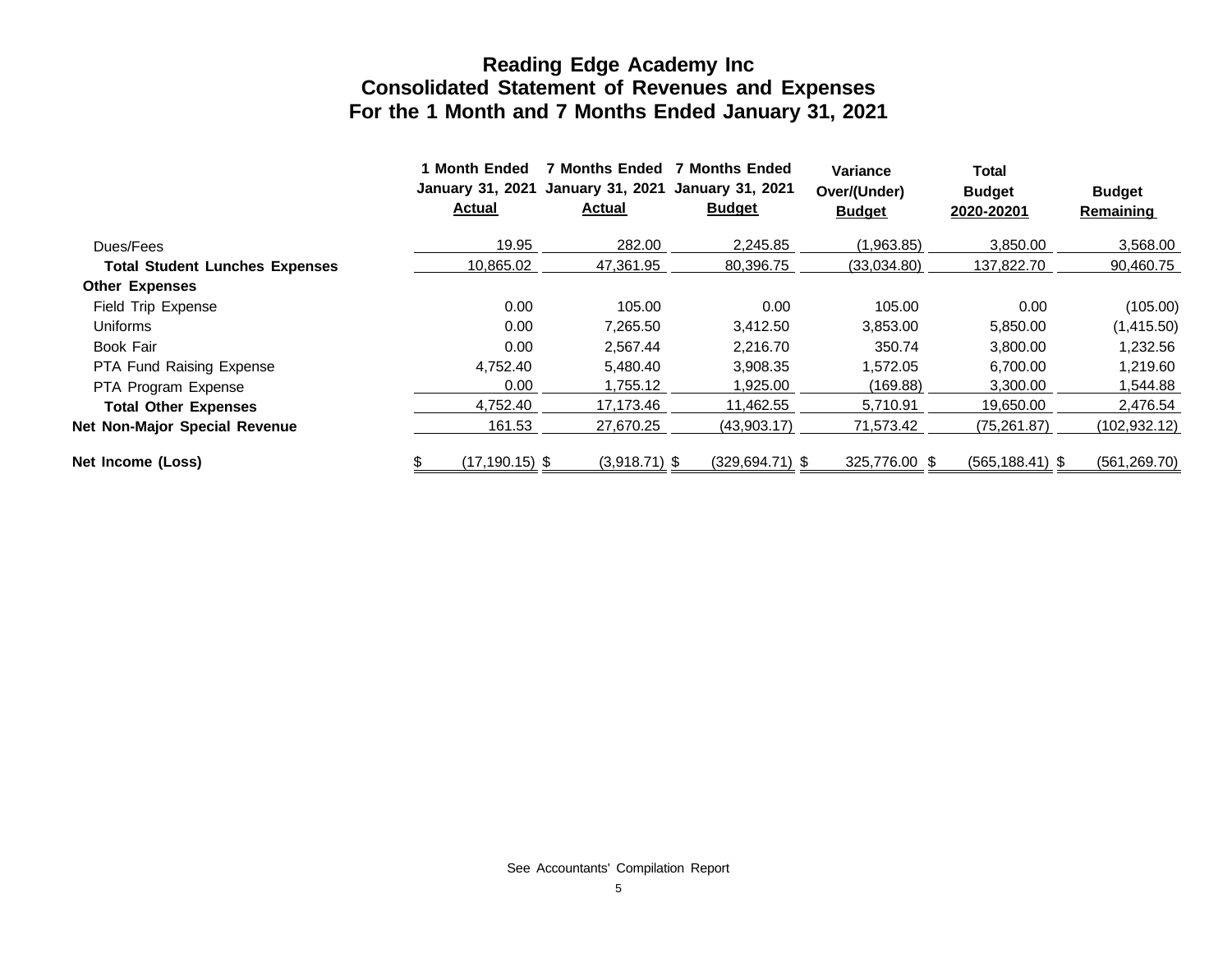#### **Reading Edge Academy Inc Balance Sheet - Governmental Funds January 31, 2021**

|                             | General<br><b>Fund</b> | Capital<br><b>Fund</b> |                   | <b>Total</b><br>Governmental<br><b>Funds</b> |            |  |  |  |
|-----------------------------|------------------------|------------------------|-------------------|----------------------------------------------|------------|--|--|--|
| <b>Assets</b>               |                        |                        |                   |                                              |            |  |  |  |
| Cash and Cash Equivalents   | \$<br>836,272.22 \$    |                        | 0.00 <sub>1</sub> | -S                                           | 836,272.22 |  |  |  |
| <b>Other Current Assets</b> | 8.292.49               |                        | 0.00              |                                              | 8,292.49   |  |  |  |
| Deposits                    | 1,000.00               |                        | 0.00              |                                              | 1,000.00   |  |  |  |
| <b>Total Assets</b>         | 845,564.71             |                        | 0.00              |                                              | 845,564.71 |  |  |  |
|                             |                        |                        |                   |                                              |            |  |  |  |

#### **Liabilities**

#### **Fund Balances**

| <b>Total Liabilities and Fund Balances</b> | 845.564.71 | \$. | 0.00 | 845.564.71 |
|--------------------------------------------|------------|-----|------|------------|
| <b>Total Fund Balances</b>                 | 845,564.71 |     | 0.00 | 845,564.71 |
| Unassigned                                 | 836.272.22 |     | 0.00 | 836.272.22 |
| Nonspendable                               | 9.292.49   |     | 0.00 | 9.292.49   |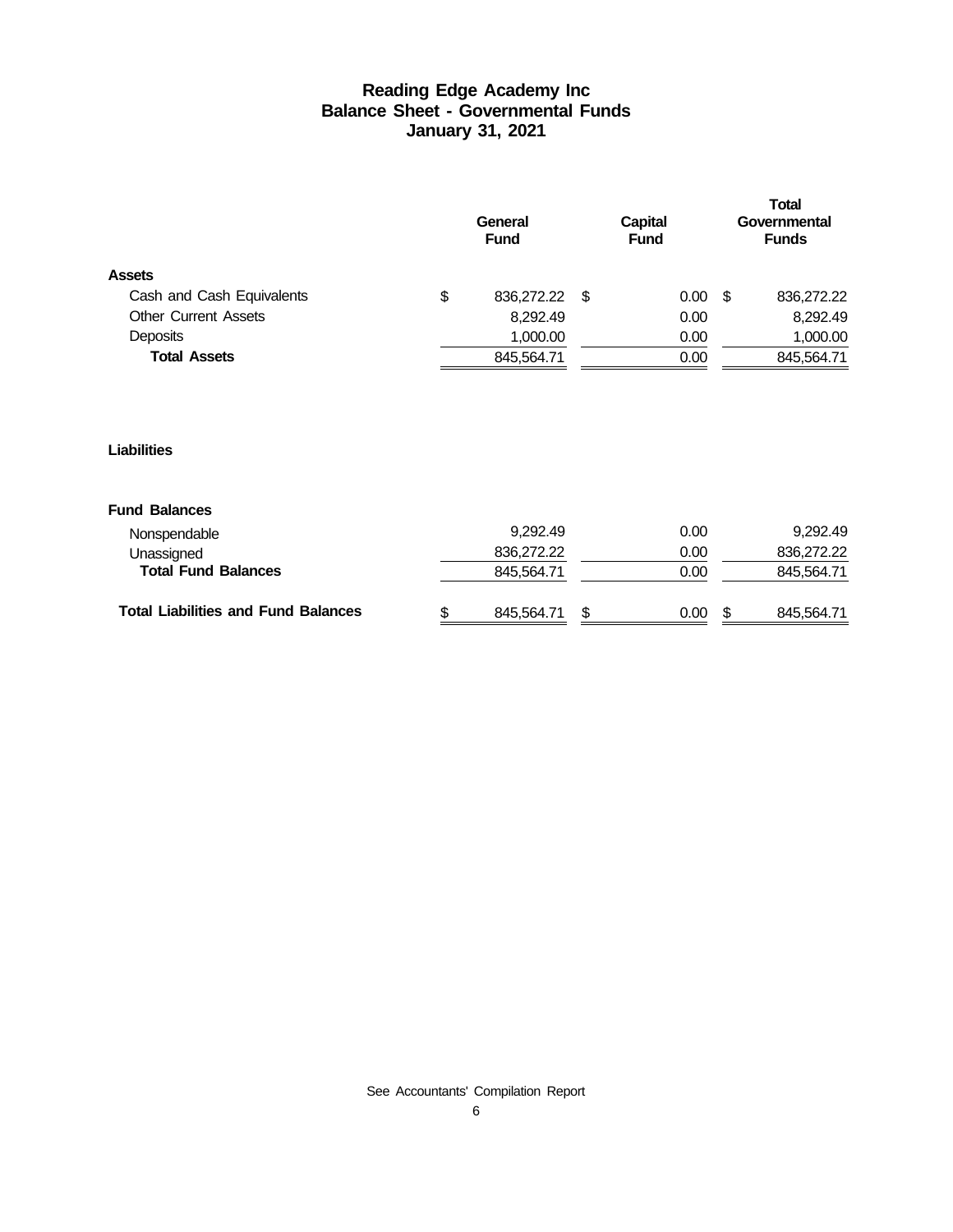#### **Reading Edge Academy Inc Statement of Revenues and Expenses - Governmental Funds For the 7 Months Ended January 31, 2021**

|                                                   |                 | <b>General Fund</b> |               | Capital Outlay                         |               |               |               |                                        | <b>Total Governmental Funds</b> |               |               |                                 |  |  |
|---------------------------------------------------|-----------------|---------------------|---------------|----------------------------------------|---------------|---------------|---------------|----------------------------------------|---------------------------------|---------------|---------------|---------------------------------|--|--|
|                                                   | <b>Month</b>    | <b>YTD</b>          | Annual        | % of YTD<br><b>Actual to</b><br>Annual | <b>Month</b>  | <b>YTD</b>    | Annual        | % of YTD<br><b>Actual to</b><br>Annual | Month                           | <b>YTD</b>    | Annual        | % of YTD<br>Actual to<br>Annual |  |  |
|                                                   | <b>Actual</b>   | <b>Actual</b>       | <b>Budget</b> | <b>Budget</b>                          | <b>Actual</b> | <b>Actual</b> | <b>Budget</b> | <b>Budget</b>                          | <b>Actual</b>                   | <b>Actual</b> | <b>Budget</b> | <b>Budget</b>                   |  |  |
| <b>Revenues</b>                                   |                 |                     |               |                                        |               |               |               |                                        |                                 |               |               |                                 |  |  |
| <b>Federal Sources</b>                            |                 |                     |               |                                        |               |               |               |                                        |                                 |               |               |                                 |  |  |
| <b>Federal Direct</b>                             | \$<br>$0.00$ \$ | 47,660.44 \$        | 0.00          | 0.00%                                  | \$<br>٠       | \$            | \$            | $0.00 \%$ \$                           | $0.00 \text{ }$ \$              | 47,660.44 \$  | 0.00          | 0.00%                           |  |  |
| <b>State Sources</b>                              |                 |                     |               |                                        |               |               |               |                                        |                                 |               |               |                                 |  |  |
| <b>FEFP</b>                                       | 144,389.00      | 1,014,284.00        | 1,866,359.00  | 54.35 %                                |               |               |               |                                        | 144,389.00                      | 1,014,284.00  | 1,866,359.00  | 54.35%                          |  |  |
| Capital Outlay                                    |                 |                     |               | 0.00%                                  | 11,404.00     | 68,597.00     | 102,000.00    | 67.25 %                                | 11,404.00                       | 68,597.00     | 102,000.00    | 67.25%                          |  |  |
| Other State Revenue                               | 0.00            | 5,733.00            | 5,800.00      | 98.84 %                                |               |               |               |                                        | 0.00                            | 5,733.00      | 5,800.00      | 98.84%                          |  |  |
| <b>Local Sources</b>                              |                 |                     |               |                                        |               |               |               |                                        |                                 |               |               |                                 |  |  |
| Interest                                          | 87.01           | 1,053.02            | 3,300.00      | 31.91 %                                |               |               |               |                                        | 87.01                           | 1,053.02      | 3,300.00      | 31.91%                          |  |  |
| Other Local Revenue                               | 18,092.27       | 104,093.22          | 127,620.00    | 81.56 %                                |               |               |               |                                        | 18,092.27                       | 104,093.22    | 127,620.00    | 81.56%                          |  |  |
| <b>Total Revenue</b>                              | 162,568.28      | 1,172,823.68        | 2,003,079.00  | 58.55 %                                | 11,404.00     | 68,597.00     | 102,000.00    | 67.25 %                                | 173,972.28                      | 1,241,420.68  | 2,105,079.00  | 58.97%                          |  |  |
| <b>Expenditures</b>                               |                 |                     |               |                                        |               |               |               |                                        |                                 |               |               |                                 |  |  |
| Current Expenditures                              |                 |                     |               |                                        |               |               |               |                                        |                                 |               |               |                                 |  |  |
| Instruction                                       | 110,486.20      | 676,872.99          | 1,499,391.74  | 45.14 %                                |               |               |               | $\blacksquare$                         | 110,486.20                      | 676,872.99    | 1,499,391.74  | 45.14%                          |  |  |
| School Administration                             | 30,427.52       | 208,831.37          | 421,136.50    | 49.59 %                                |               |               |               |                                        | 30,427.52                       | 208,831.37    | 421,136.50    | 49.59%                          |  |  |
| Facilities Acquisition                            | 0.00            | 0.00                | 1,500.00      | 0.00%                                  |               |               |               |                                        | 0.00                            | 0.00          | 1,500.00      | 0.00%                           |  |  |
| <b>Fiscal Services</b>                            | 3,865.39        | 39,581.83           | 61,967.34     | 63.88 %                                |               |               |               |                                        | 3,865.39                        | 39,581.83     | 61,967.34     | 63.88%                          |  |  |
| Food Services                                     | 10,865.02       | 47,361.95           | 137,822.70    | 34.36 %                                |               |               |               |                                        | 10,865.02                       | 47,361.95     | 137,822.70    | 34.36%                          |  |  |
| Operation of Plant                                | 10,883.58       | 117,073.95          | 264,149.96    | 44.32 %                                |               |               |               |                                        | 10,883.58                       | 117,073.95    | 264,149.96    | 44.32%                          |  |  |
| Debt Service                                      | 18,269.00       | 127,883.00          | 219,240.00    | 58.33 %                                |               |               |               |                                        | 18,269.00                       | 127,883.00    | 219,240.00    | 58.33%                          |  |  |
| Other Program and Services                        | 6,365.72        | 27,734.30           | 65,059.17     | 42.63%                                 |               |               |               |                                        | 6,365.72                        | 27,734.30     | 65,059.17     | 42.63%                          |  |  |
| <b>Total Expenditures</b>                         | 191,162.43      | 1,245,339.39        | 2,670,267.41  | 46.64 %                                | 0.00          | 0.00          | 0.00          | 0.00%                                  | 191,162.43                      | 1,245,339.39  | 2,670,267.41  | 46.64%                          |  |  |
| Excess (Deficiency) of Revenues over Expenditures | (28, 594.15)    | (72, 515.71)        | (667, 188.41) | 10.87 %                                | 11,404.00     | 68,597.00     | 102,000.00    | 67.25 %                                | (17, 190.15)                    | (3,918.71)    | (565, 188.41) | 0.69%                           |  |  |
| <b>Other Financing Sources (Uses)</b>             |                 |                     |               |                                        |               |               |               |                                        |                                 |               |               |                                 |  |  |
| Transfers In                                      | 11,404.00       | 75,257.96           | 102,000.00    | 73.78 %                                |               |               |               |                                        | (11,404.00)                     | (75, 257.96)  | (102,000.00)  | 73.78%                          |  |  |
| <b>Transfers Out</b>                              |                 |                     |               |                                        | (11,404.00)   | (75, 257.96)  | (102,000.00)  | 73.78%                                 | 11,404.00                       | 75,257.96     | 102,000.00    | 73.78%                          |  |  |
| <b>Total Other Financing Sources (Uses)</b>       | 11,404.00       | 75,257.96           | 102,000.00    | 73.78 %                                | (11,404.00)   | (75, 257.96)  | (102,000.00)  | 73.78 %                                | 0.00                            | 0.00          | 0.00          | 0.00%                           |  |  |
| Net Change in Fund Balances                       | (17, 190.15)    | 2,742.25            | (565, 188.41) | $(0.49)\%$                             | 0.00          | (6,660.96)    | 0.00          | 0.00%                                  | (17, 190.15)                    | (3,918.71)    | (565, 188.41) | 0.69%                           |  |  |
| Fund Balances, Beginning                          | 862,754.86      | 842,822.46          |               |                                        | 0.00          | 6,660.96      |               |                                        | 862,754.86                      | 849,483.42    |               |                                 |  |  |
| <b>Fund Balance, Ending</b>                       | 845,564.71 \$   | 845,564.71          |               | \$                                     | $0.00$ \$     | 0.00          |               | \$.                                    | 845,564.71 \$                   | 845,564.71    |               |                                 |  |  |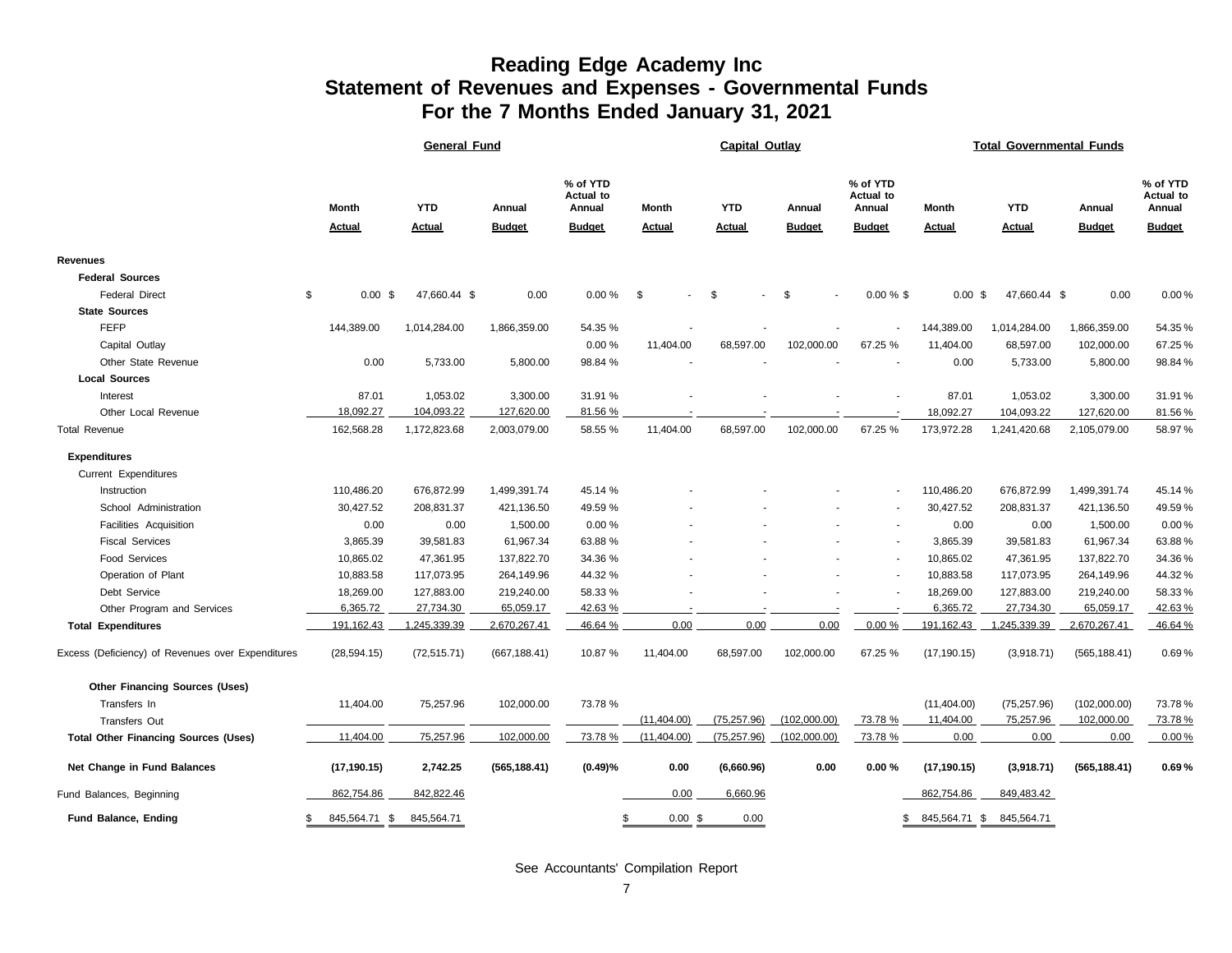#### **Reading Edge Academy Inc Comparative Statement of Revenues and Expenses General Fund For the 1 Month and 7 Months Ended January 31, 2021**

|                                                | 1 Month Ended<br><b>January 31, 2021</b><br><b>Actual</b> | <b>7 Months Ended</b><br>January 31, 2021<br><b>Actual</b> | <b>7 Months Ended</b><br><b>January 31, 2021</b><br><b>Budget</b> | Variance<br>Over/(Under)<br><b>Budget</b> | <b>Total</b><br><b>Budget</b><br>2020-2021 | <b>Budget</b><br>Remaining |
|------------------------------------------------|-----------------------------------------------------------|------------------------------------------------------------|-------------------------------------------------------------------|-------------------------------------------|--------------------------------------------|----------------------------|
| <b>Revenues</b>                                |                                                           |                                                            |                                                                   |                                           |                                            |                            |
| <b>Federal Sources</b>                         | \$<br>$0.00$ \$                                           | 47,660.44 \$                                               | $0.00$ \$                                                         | 0.00~\$                                   | $0.00$ \$                                  | 0.00                       |
| <b>State Sources</b>                           | 144,389.00                                                | 1,020,017.00                                               | 1,092,092.70                                                      | (72,075.70)                               | 1,872,159.00                               | 852,142.00                 |
| <b>Local Sources</b>                           | 787.01                                                    | 2,379.74                                                   | 1,925.00                                                          | 454.74                                    | 3,300.00                                   | 920.26                     |
| <b>Total Revenues</b>                          | 145,176.01                                                | 1,070,057.18                                               | 1,094,017.70                                                      | (23,960.52)                               | 1,875,459.00                               | 805,401.82                 |
| <b>Expenses</b>                                |                                                           |                                                            |                                                                   |                                           |                                            |                            |
| Instructional-Basic                            | 101,081.72                                                | 625,063.58                                                 | 787,578.51                                                        | (162, 514.93)                             | 1,350,134.01                               | 725,070.43                 |
| Instructional-Exceptional                      | 9,404.48                                                  | 51.809.41                                                  | 87,067.13                                                         | (35, 257.72)                              | 149,257.73                                 | 97,448.32                  |
| General Administration                         | 0.00                                                      | 0.00                                                       | 17,686.70                                                         | (17,686.70)                               | 30,320.00                                  | 30,320.00                  |
| School Administration                          | 30,427.52                                                 | 208,831.37                                                 | 227,976.40                                                        | (19, 145.03)                              | 390,816.50                                 | 181,985.13                 |
| Facilities Acquisitions                        | 0.00                                                      | 0.00                                                       | 875.05                                                            | (875.05)                                  | 1,500.00                                   | 1,500.00                   |
| <b>Fiscal Services</b>                         | 3,865.39                                                  | 39,581.83                                                  | 36,147.79                                                         | 3,434.04                                  | 61,967.34                                  | 22,385.51                  |
| Operation of Plant                             | 10,883.58                                                 | 117,073.95                                                 | 154,087.66                                                        | (37,013.71)                               | 264,149.96                                 | 147,076.01                 |
| <b>Total Expenses</b>                          | 155,662.69                                                | 1,042,360.14                                               | 1,311,419.24                                                      | (269, 059.10)                             | 2,248,145.54                               | 1,205,785.40               |
| <b>Excess of Revenues Over (Under)</b>         |                                                           |                                                            |                                                                   |                                           |                                            |                            |
| <b>Expenses</b>                                | (10, 486.68)                                              | 27,697.04                                                  | (217, 401.54)                                                     | 245,098.58                                | (372, 686.54)                              | (400, 383.58)              |
| <b>Other Financing Sources (Uses)</b>          |                                                           |                                                            |                                                                   |                                           |                                            |                            |
| Transfer to GF From CO                         | 11,404.00                                                 | 75,257.96                                                  | 59,500.00                                                         | 15,757.96                                 | 102,000.00                                 | 26,742.04                  |
| Transfers from GF                              | (18, 269.00)                                              | (127, 883.00)                                              | (127, 890.00)                                                     | 7.00                                      | (219, 240.00)                              | (91, 357.00)               |
| <b>Total Other Financing Sources</b><br>(Uses) | (6,865.00)                                                | (52,625.04)                                                | (68, 390.00)                                                      | 15,764.96                                 | (117, 240.00)                              | (64, 614.96)               |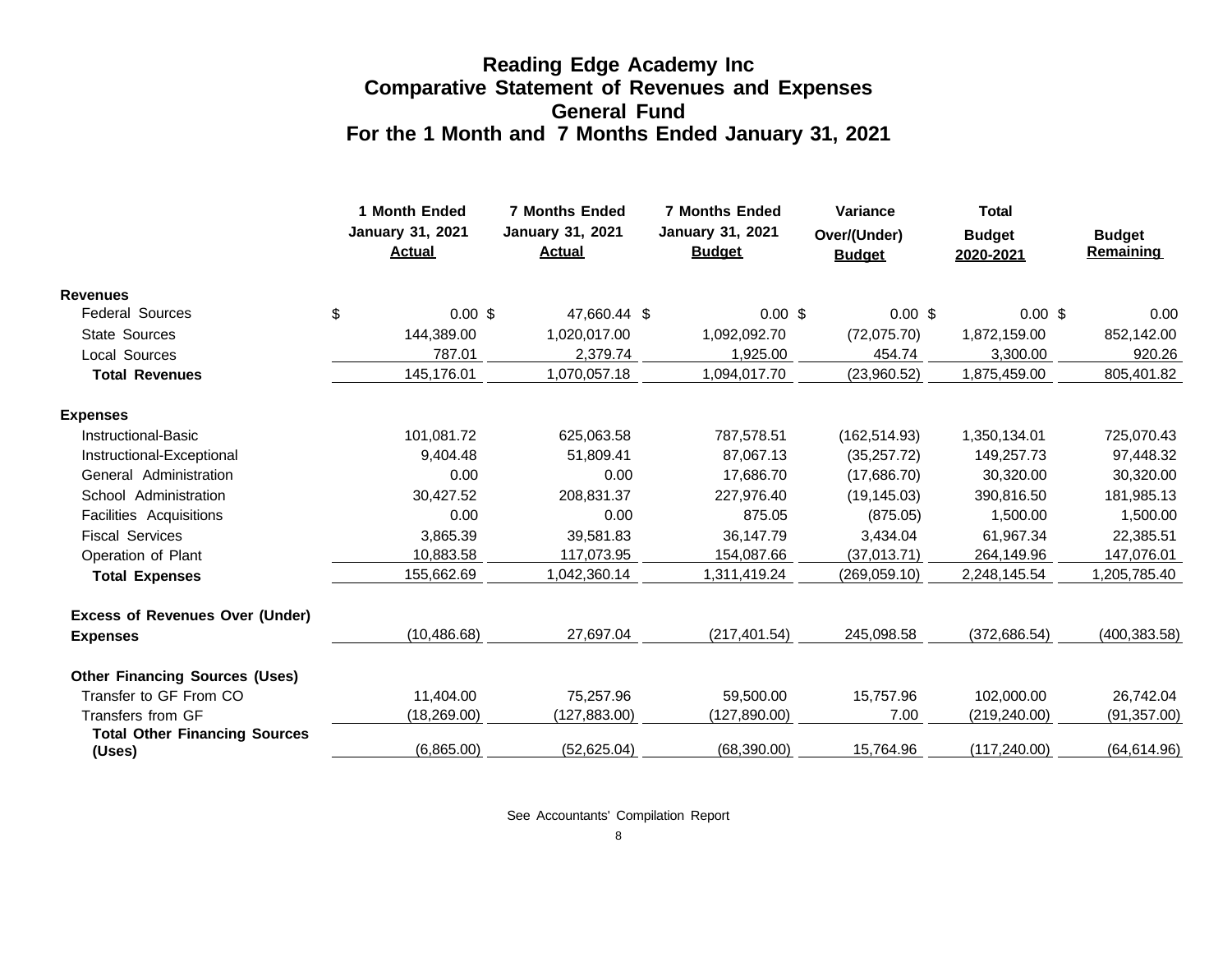#### **Reading Edge Academy Inc Comparative Statement of Revenues and Expenses General Fund For the 1 Month and 7 Months Ended January 31, 2021**

|                   |  | <b>Month Ended</b>      |  | ' Months Ended          |  | ' Months Ended   |  |               | <b>Variance</b> | <b>Total</b> |               |  |
|-------------------|--|-------------------------|--|-------------------------|--|------------------|--|---------------|-----------------|--------------|---------------|--|
|                   |  | <b>January 31, 2021</b> |  | <b>January 31, 2021</b> |  | January 31, 2021 |  | Over/(Under)  | <b>Budget</b>   |              | <b>Budget</b> |  |
|                   |  | Actual                  |  | <u>Actual</u>           |  | <u>Budget</u>    |  | <b>Budget</b> | 2020-2021       |              | Remaining     |  |
| Net Income (Loss) |  | (17,351.68)             |  | (24,928.00)             |  | (285, 791.54)    |  | 260,863.54    | (489.926.54)    |              | (464, 998.54) |  |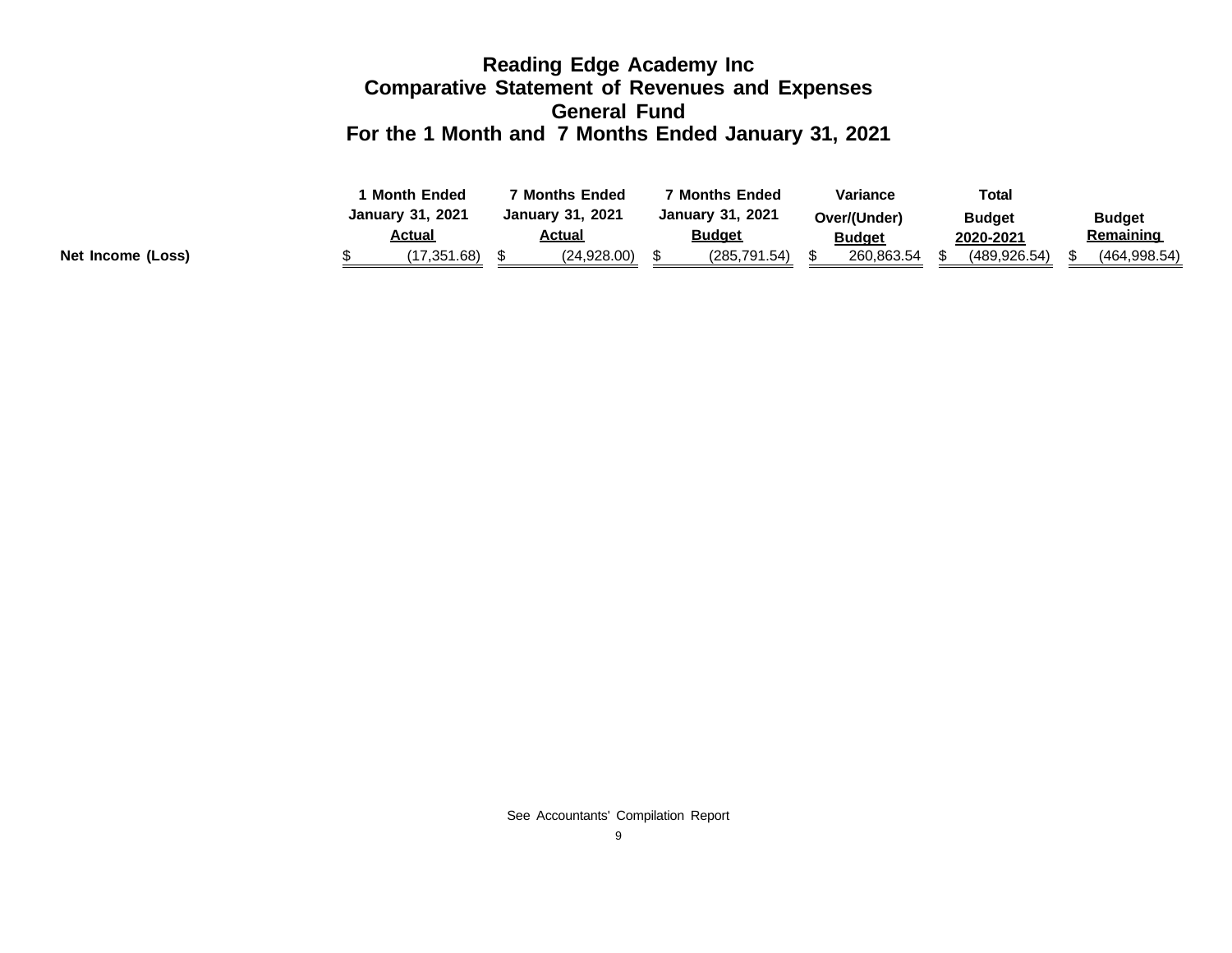#### **Reading Edge Academy Inc Comparative Statement of Revenues and Expenses Charter School Capital Outlay For the 1 Month and 7 Months Ended January 31, 2021**

|                                             | 1 Month Ended<br><b>January 31, 2021</b><br><b>Actual</b> |   | <b>7 Months Ended</b><br><b>January 31, 2021</b><br><b>Actual</b> |  | <b>7 Months Ended</b><br><b>January 31, 2021</b><br><b>Budget</b> |  | Variance<br>Over/(Under)<br><b>Budget</b> |    | Total<br><b>Budget</b><br>2020-2021 | <b>Budget</b><br>Remaining |
|---------------------------------------------|-----------------------------------------------------------|---|-------------------------------------------------------------------|--|-------------------------------------------------------------------|--|-------------------------------------------|----|-------------------------------------|----------------------------|
| <b>Revenues</b>                             |                                                           |   |                                                                   |  |                                                                   |  |                                           |    |                                     |                            |
| Charter School Capital Outlay               | 11.404.00 \$                                              |   | 68.597.00 \$                                                      |  | 59,500,00 \$                                                      |  | $9.097.00$ \$                             |    | 102,000,00 \$                       | 33,403.00                  |
| <b>Total Revenues</b>                       | 11.404.00                                                 |   | 68.597.00                                                         |  | 59,500.00                                                         |  | 9,097.00                                  |    | 102.000.00                          | 33,403.00                  |
| <b>Other Financing Sources (Uses)</b>       |                                                           |   |                                                                   |  |                                                                   |  |                                           |    |                                     |                            |
| Transfers In                                | 0.00                                                      |   | 0.00                                                              |  | 0.00                                                              |  | 0.00                                      |    | 0.00                                | $0.00\,$                   |
| <b>Transfers Out</b>                        | (11,404.00)                                               |   | (75, 257.96)                                                      |  | (59,500.00)                                                       |  | (15,757.96)                               |    | (102.000.00)                        | (26, 742.04)               |
| <b>Total Other Financing Sources (Uses)</b> | (11,404.00)                                               |   | (75, 257.96)                                                      |  | (59,500.00)                                                       |  | (15, 757.96)                              |    | (102,000.00)                        | (26, 742.04)               |
| Net Income (Loss)                           | 0.00                                                      | S | (6,660.96)                                                        |  | 0.00                                                              |  | (6,660.96)                                | \$ | $0.00$ \$                           | 6,660.96                   |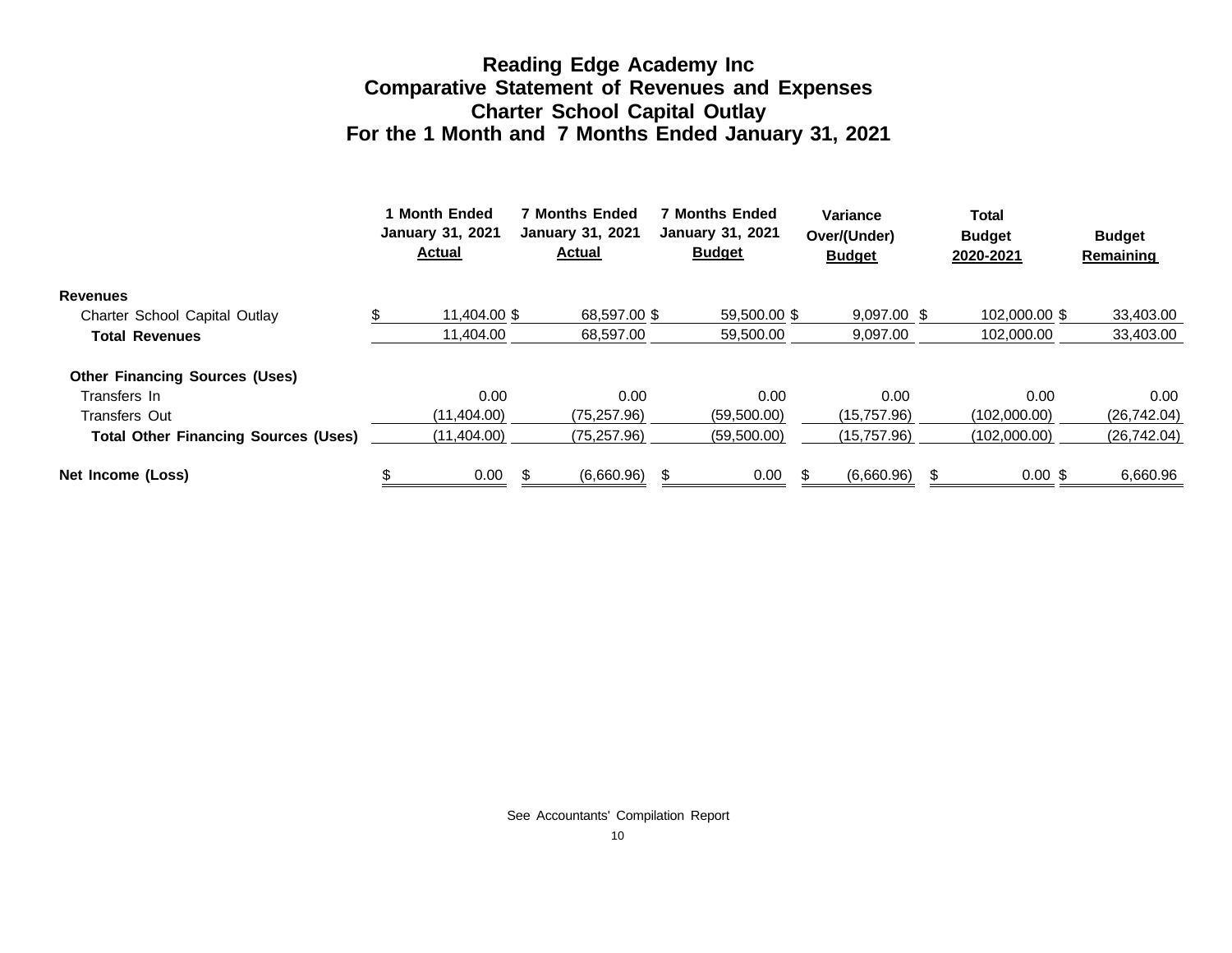#### **Reading Edge Academy Inc Comparative Statement of Revenues and Expenses Debt Service For the 7 Months Ended January 31, 2021**

|                                                | <b>7 Months Ended</b><br>January 31, 2021<br><b>Actual</b> |              | <b>7 Months Ended</b><br>January 31, 2021<br><b>Actual</b> |    | <b>7 Months Ended</b><br><b>January 31, 2021</b><br><b>Budget</b> |   | <b>Variance</b><br>Over/(Under)<br><b>Budget</b> |   | Total<br><b>Budget</b><br>2020-2021 |  | <b>Budget</b><br><b>Remaining</b> |
|------------------------------------------------|------------------------------------------------------------|--------------|------------------------------------------------------------|----|-------------------------------------------------------------------|---|--------------------------------------------------|---|-------------------------------------|--|-----------------------------------|
| <b>Expenses</b>                                |                                                            |              |                                                            |    |                                                                   |   |                                                  |   |                                     |  |                                   |
| Redemption of Principal                        | \$                                                         | 10,129.04 \$ | 69,065.31 \$                                               |    | 67,130.00 \$                                                      |   | 1,935.31 \$                                      |   | 115,080.00 \$                       |  | 46,014.69                         |
| Interest Expense                               |                                                            | 8,139.96     | 58,817.69                                                  |    | 60,760.00                                                         |   | (1,942.31)                                       |   | 104,160.00                          |  | 45,342.31                         |
| Loan Fees                                      |                                                            | 0.00         | 0.00                                                       |    | 0.00                                                              |   | 0.00                                             |   | 0.00                                |  | 0.00                              |
| Loan Costs                                     |                                                            | 0.00         | 0.00                                                       |    | 0.00                                                              |   | 0.00                                             |   | 0.00                                |  | 0.00                              |
| <b>Total Expenses</b>                          |                                                            | 18,269.00    | 127,883.00                                                 |    | 127,890.00                                                        |   | (7.00)                                           |   | 219,240.00                          |  | 91,357.00                         |
| <b>Other Financing Sources (Uses)</b>          |                                                            |              |                                                            |    |                                                                   |   |                                                  |   |                                     |  |                                   |
| Transfers In                                   |                                                            | 18,269.00    | 127,883.00                                                 |    | 127,890.00                                                        |   | (7.00)                                           |   | 219,240.00                          |  | 91,357.00                         |
| Transfers Out                                  |                                                            | 0.00         | 0.00                                                       |    | 0.00                                                              |   | 0.00                                             |   | 0.00                                |  | 0.00                              |
| <b>Total Other Financing Sources</b><br>(Uses) |                                                            | 18,269.00    | 127,883.00                                                 |    | 127,890.00                                                        |   | (7.00)                                           |   | 219,240.00                          |  | 91,357.00                         |
| Net Income (Loss)                              |                                                            | 0.00         | \$<br>0.00                                                 | -S | 0.00                                                              | S | 0.00                                             | S | 0.00                                |  | 0.00                              |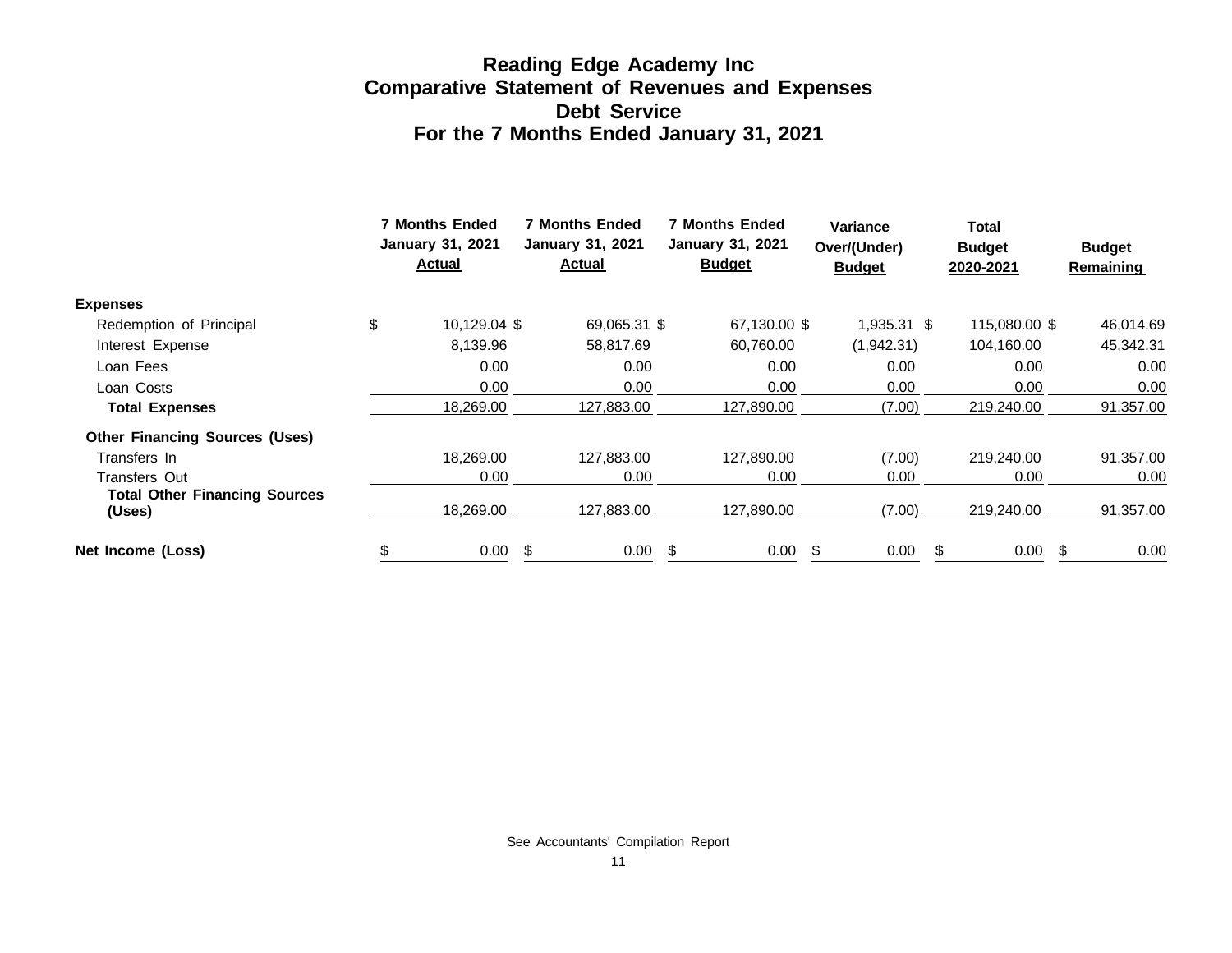#### **Reading Edge Academy Inc Comparative Statement of Revenues and Expenses Non-Major Special Revenue For the 1 Month and 7 Months Ended January 31, 2021**

|                                     | 1 Month Ended<br><b>January 31, 2021</b><br><b>Actual</b> |             | <b>7 Months Ended</b><br><b>January 31, 2021</b><br><b>Actual</b> | <b>7 Months Ended</b><br><b>January 31, 2021</b><br><b>Budget</b> | <b>Variance</b><br>Over/(Under)<br><b>Budget</b> | <b>Total</b><br><b>Budget</b><br>2020-2021 | <b>Budget</b><br><b>Remaining</b> |
|-------------------------------------|-----------------------------------------------------------|-------------|-------------------------------------------------------------------|-------------------------------------------------------------------|--------------------------------------------------|--------------------------------------------|-----------------------------------|
| <b>Revenue</b>                      |                                                           |             |                                                                   |                                                                   |                                                  |                                            |                                   |
| <b>Student Lunches</b>              | \$                                                        | 7,074.42 \$ | 38,444.54 \$                                                      | $36,312.50$ \$                                                    | 2,132.04 \$                                      | 62,250.00 \$                               | 23,805.46                         |
| School Aged Child Care              |                                                           | 10,117.85   | 48,410.07                                                         | 29,965.80                                                         | 18,444.27                                        | 51,370.00                                  | 2,959.93                          |
| PTA Fund Raising                    |                                                           | 0.00        | 803.68                                                            | 2,158.30                                                          | (1,354.62)                                       | 3,700.00                                   | 2,896.32                          |
| Other Uniforms                      |                                                           | 200.00      | 6,995.00                                                          | 2,158.30                                                          | 4,836.70                                         | 3,700.00                                   | (3,295.00)                        |
| Other Book Fair                     |                                                           | 0.00        | 2,609.59                                                          | 2,100.00                                                          | 509.59                                           | 3,600.00                                   | 990.41                            |
| Santa Shop                          |                                                           | 0.00        | 5,503.62                                                          | 1,750.00                                                          | 3,753.62                                         | 3,000.00                                   | (2,503.62)                        |
| <b>Total Revenue</b>                |                                                           | 17,392.27   | 102,766.50                                                        | 74,444.90                                                         | 28,321.60                                        | 127,620.00                                 | 24,853.50                         |
| <b>Extended Care Expenses</b>       |                                                           |             |                                                                   |                                                                   |                                                  |                                            |                                   |
| <b>Extended Care Salary</b>         |                                                           | 1,204.50    | 7,689.16                                                          | 22,411.70                                                         | (14, 722.54)                                     | 38,420.00                                  | 30,730.84                         |
| <b>Extended Care Tax</b>            |                                                           | 92.15       | 588.24                                                            | 1,714.53                                                          | (1, 126.29)                                      | 2,939.13                                   | 2,350.89                          |
| <b>Extended Care Supplies</b>       |                                                           | 0.00        | 66.75                                                             | 145.85                                                            | (79.10)                                          | 250.00                                     | 183.25                            |
| <b>Extended Care Occupancy</b>      |                                                           | 316.67      | 2,216.69                                                          | 2,216.69                                                          | 0.00                                             | 3,800.04                                   | 1,583.35                          |
| <b>Total Extended Care Expenses</b> |                                                           | 1,613.32    | 10,560.84                                                         | 26,488.77                                                         | (15, 927.93)                                     | 45,409.17                                  | 34,848.33                         |
| <b>Student Lunches Expenses</b>     |                                                           |             |                                                                   |                                                                   |                                                  |                                            |                                   |
| Salaries-Student Lunches            |                                                           | 5,371.40    | 14,612.54                                                         | 44,216.70                                                         | (29,604.16)                                      | 75,800.00                                  | 61,187.46                         |
| Pension Expense                     |                                                           | 92.52       | 593.72                                                            | 1,326.50                                                          | (732.78)                                         | 2,274.00                                   | 1,680.28                          |
| Social Security                     |                                                           | 380.55      | 2,418.34                                                          | 3,382.60                                                          | (964.26)                                         | 5,798.70                                   | 3,380.36                          |
| Group Health Ins.                   |                                                           | 765.79      | 5,348.46                                                          | 4,666.70                                                          | 681.76                                           | 8,000.00                                   | 2,651.54                          |
| Life Insurance                      |                                                           | 12.00       | 84.00                                                             | 58.35                                                             | 25.65                                            | 100.00                                     | 16.00                             |
| Repairs and Maintenance             |                                                           | 0.00        | 0.00                                                              | 875.00                                                            | (875.00)                                         | 1,500.00                                   | 1,500.00                          |
| Cafeteria Expense                   |                                                           | 0.00        | 13.49                                                             | 291.70                                                            | (278.21)                                         | 500.00                                     | 486.51                            |
| Food Supplies                       |                                                           | 4,222.81    | 24,009.40                                                         | 23,333.35                                                         | 676.05                                           | 40,000.00                                  | 15,990.60                         |
| Dues/Fees                           |                                                           | 19.95       | 282.00                                                            | 2,245.85                                                          | (1,963.85)                                       | 3,850.00                                   | 3,568.00                          |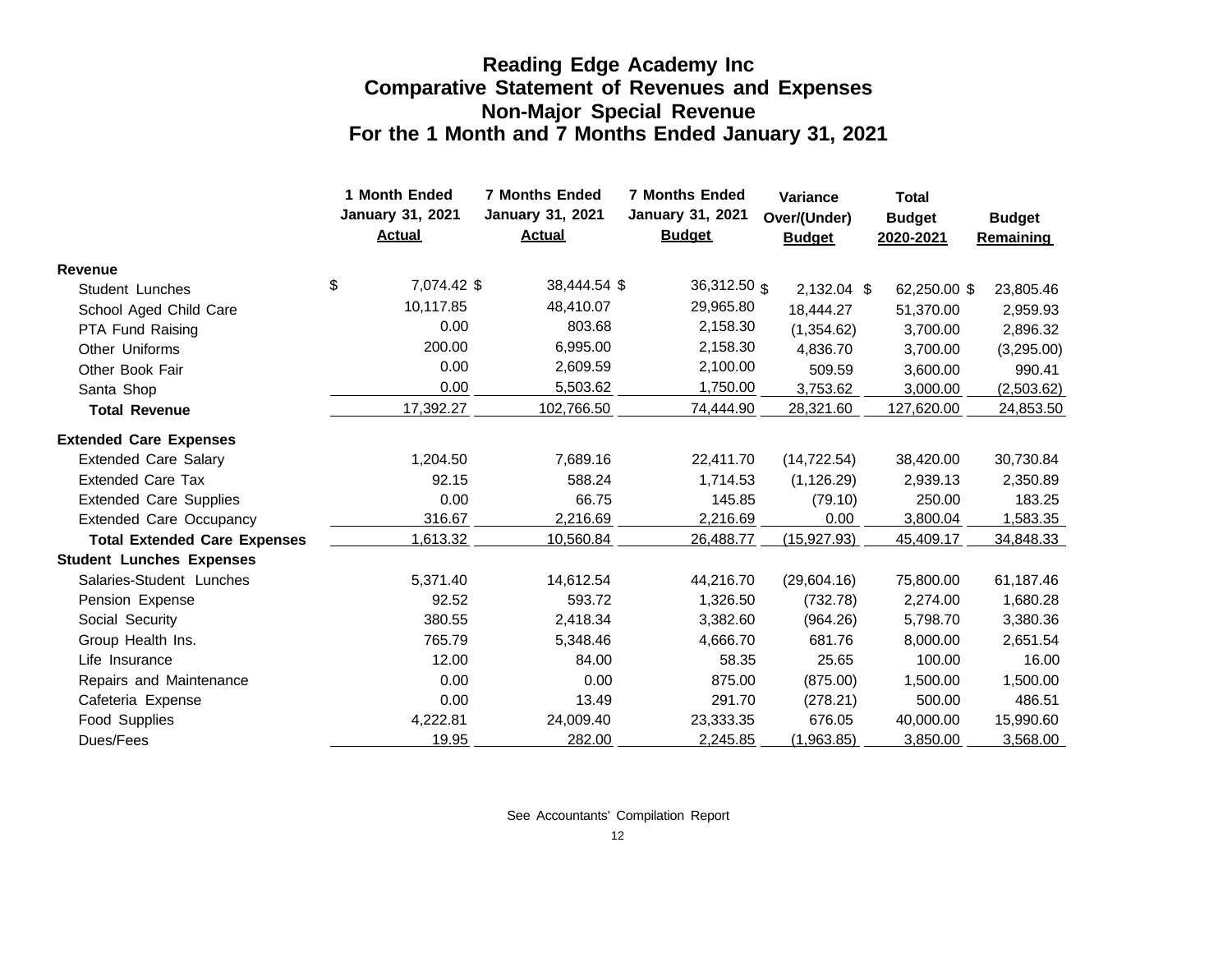#### **Reading Edge Academy Inc Comparative Statement of Revenues and Expenses Non-Major Special Revenue For the 1 Month and 7 Months Ended January 31, 2021**

|                                                      | <b>Month Ended</b><br><b>January 31, 2021</b><br><b>Actual</b> | <b>7 Months Ended</b><br><b>January 31, 2021</b><br><b>Actual</b> | <b>7 Months Ended</b><br><b>January 31, 2021</b><br><b>Budget</b> | <b>Variance</b><br>Over/(Under)<br><b>Budget</b> | <b>Total</b><br><b>Budget</b><br>2020-2021 | <b>Budget</b><br><b>Remaining</b> |
|------------------------------------------------------|----------------------------------------------------------------|-------------------------------------------------------------------|-------------------------------------------------------------------|--------------------------------------------------|--------------------------------------------|-----------------------------------|
| <b>Total Student Lunches Expenses</b>                | 10,865.02                                                      | 47,361.95                                                         | 80,396.75                                                         | (33,034.80)                                      | 137,822.70                                 | 90,460.75                         |
| <b>Other Expenses</b>                                |                                                                |                                                                   |                                                                   |                                                  |                                            |                                   |
| Field Trip Expense                                   | 0.00                                                           | 105.00                                                            | 0.00                                                              | 105.00                                           | 0.00                                       | (105.00)                          |
| Uniforms                                             | 0.00                                                           | 7,265.50                                                          | 3,412.50                                                          | 3,853.00                                         | 5,850.00                                   | (1,415.50)                        |
| Book Fair                                            | 0.00                                                           | 2,567.44                                                          | 2,216.70                                                          | 350.74                                           | 3,800.00                                   | 1,232.56                          |
| <b>PTA Fund Raising Expense</b>                      | 4.752.40                                                       | 5.480.40                                                          | 3,908.35                                                          | 1.572.05                                         | 6.700.00                                   | 1,219.60                          |
| PTA Program Expense                                  | 0.00                                                           | 1,755.12                                                          | 1,925.00                                                          | (169.88)                                         | 3,300.00                                   | 1,544.88                          |
| <b>Total Other Expenses</b>                          | 4,752.40                                                       | 17,173.46                                                         | 11,462.55                                                         | 5,710.91                                         | 19,650.00                                  | 2,476.54                          |
| <b>Excess of Revenues</b><br>Over / (Under) Expenses | 161.53                                                         | 27.670.25                                                         | (43,903.17)                                                       | 71,573.42                                        | (75, 261.87)                               | (102, 932.12)                     |
| Net Income (Loss)                                    | \$<br>161.53 \$                                                | 27.670.25 \$                                                      | (43.903.17) \$                                                    | 71.573.42 \$                                     |                                            | $(75,261.87)$ \$ $(102,932.12)$   |